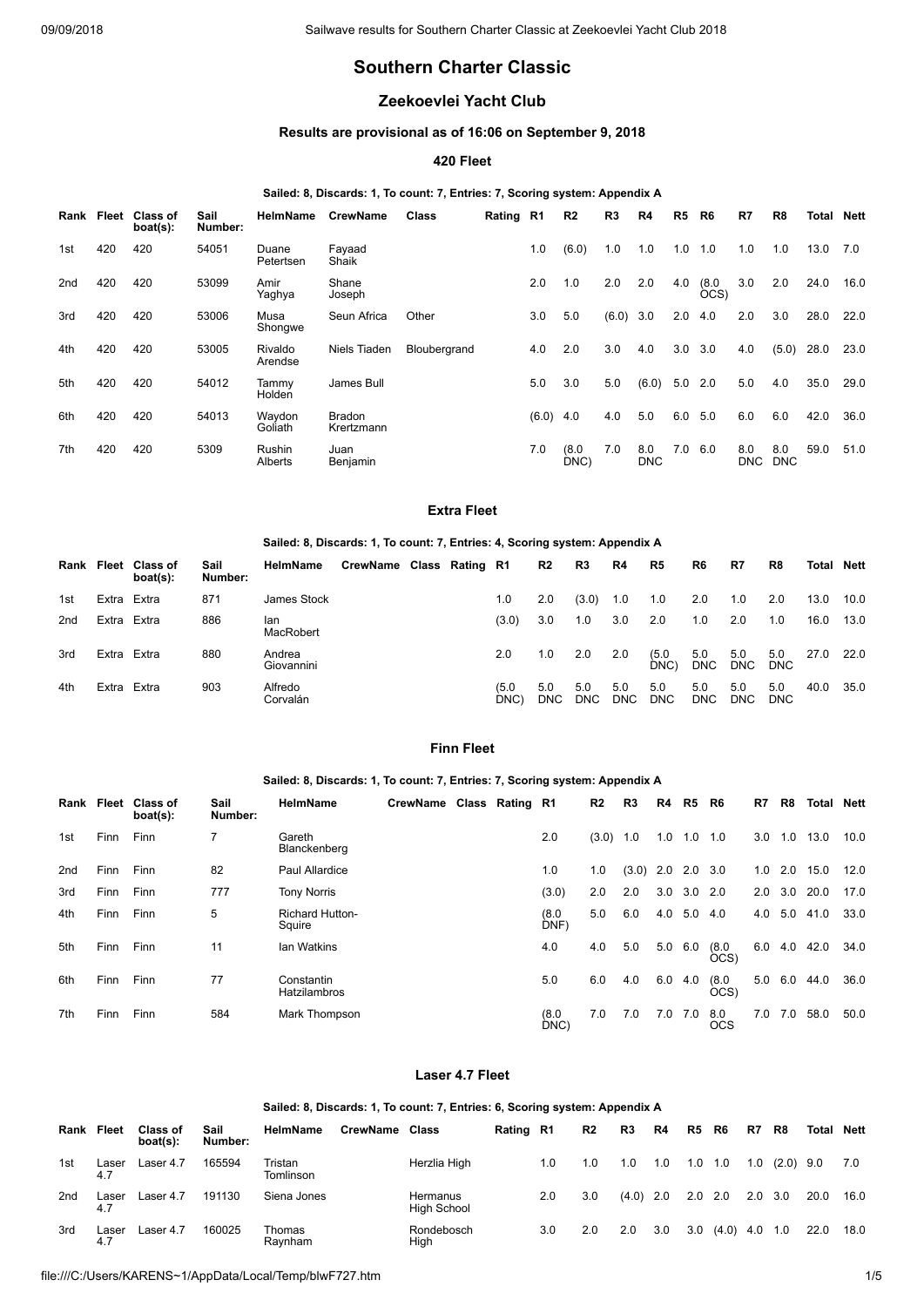09/09/2018 Sailwave results for Southern Charter Classic at Zeekoevlei Yacht Club 2018

| Rank | Fleet        | <b>Class of</b><br>$boat(s)$ : | Sail<br>Number: | <b>HelmName</b>    | CrewName | Class                          | Rating R1 |             | R2                | R3    | R4              | R5  | R6             | R7  | R8  | <b>Total Nett</b> |      |
|------|--------------|--------------------------------|-----------------|--------------------|----------|--------------------------------|-----------|-------------|-------------------|-------|-----------------|-----|----------------|-----|-----|-------------------|------|
| 4th  | ∟aser<br>4.7 | Laser 4.7                      | 2358            | David<br>Dancig    |          | <b>Fairmont High</b><br>School |           | 4.0         | 4.0               | (5.0) | 4.0             |     | $5.0\quad 3.0$ | 5.0 | 4.0 | 34.0              | 29.0 |
| 5th  | Laser<br>4.7 | Laser 4.7                      | 191090          | Stella Bakker      |          | Renhish High<br>School         |           | 5.0         | 5.0               | 3.0   | $(6.0)$ 4.0 5.0 |     |                | 3.0 | 5.0 | 36.0              | 30.0 |
| 6th  | Laser<br>4.7 | Laser 4.7                      | 37113           | Patrick<br>Jackson |          |                                |           | 7.0<br>DNC) | 7.0<br><b>DNC</b> | 6.0   | 5.0             | 6.0 | 6.0            | 6.0 | 6.0 | 49.0              | 42.0 |

## **Laser Radial Fleet**

## **Sailed: 8, Discards: 1, To count: 7, Entries: 7, Scoring system: Appendix A**

| Rank Fleet |                 | Class of<br>boat(s): | Sail<br>Number: | <b>HelmName</b>    | <b>CrewName</b> | Class               | Rating R1 |       | R2            | R3  | R4    | R5            | R6                | R7                | R8                | Total | Nett |
|------------|-----------------|----------------------|-----------------|--------------------|-----------------|---------------------|-----------|-------|---------------|-----|-------|---------------|-------------------|-------------------|-------------------|-------|------|
| 1st        | Laser<br>Radial | Laser<br>Radial      | 191056          | Cullen<br>Keytel   |                 | <b>SACS</b><br>High |           | (1.0) | 1.0           | 1.0 | 1.0   | 1.0           | 1.0               | 1.0               | 1.0               | 8.0   | 7.0  |
| 2nd        | Laser<br>Radial | Laser<br>Radial      | 191101          | Isabella<br>Wright |                 | Herschel            |           | 2.0   | 2.0           | 3.0 | 3.0   | (5.0)         | 2.0               | 2.0               | 2.0               | 21.0  | 16.0 |
| 3rd        | Laser<br>Radial | Laser<br>Radial      | 160109          | Cameron<br>Clark   |                 | <b>Bishops</b>      |           | 3.0   | (4.0)         | 2.0 | 2.0   | 3.0           | 3.0               | 3.0               | 3.0               | 23.0  | 19.0 |
| 4th        | Laser<br>Radial | Lazer<br>Radial      | 160065          | Damita<br>Olsson   |                 | Elkanah<br>House    |           | 4.0   | 3.0           | 5.0 | (6.0) | 4.0           | 4.0               | 4.0               | 4.0               | 34.0  | 28.0 |
| 5th        | Laser<br>Radial | Laser<br>Radial      | 142921          | Imogen<br>Whittam  |                 |                     |           | 6.0   | (8.0)<br>RET) | 6.0 | 5.0   | 2.0           | 5.0               | 5.0               | 6.0               | 43.0  | 35.0 |
| 6th        | Laser<br>Radial | Laser<br>Radial      | 144183          | Giselle<br>Deuchar |                 |                     |           | (7.0) | 5.0           | 7.0 | 7.0   | 6.0           | 6.0               | 6.0               | 5.0               | 49.0  | 42.0 |
| 7th        | Laser<br>Radial | Laser<br>Radial      | 160118          | Jonathan<br>Wright |                 |                     |           | 5.0   | 6.0           | 4.0 | 4.0   | (8.0)<br>DNC) | 8.0<br><b>DNC</b> | 8.0<br><b>DNC</b> | 8.0<br><b>DNC</b> | 51.0  | 43.0 |

#### **Laser Standard Fleet**

## **Sailed: 8, Discards: 1, To count: 7, Entries: 10, Scoring system: Appendix A**

| Rank Fleet      |                   | Class of<br>boat(s): | Sail<br>Number: | HelmName             | CrewName Class Rating R1 |  |                | R2    | R3                 | R4          | R5             | R6          | R7             | R8                 | <b>Total Nett</b> |      |
|-----------------|-------------------|----------------------|-----------------|----------------------|--------------------------|--|----------------|-------|--------------------|-------------|----------------|-------------|----------------|--------------------|-------------------|------|
| 1st             | Laser<br>Standard | Laser<br>Standard    | 208177          | Alistair<br>Keytel   |                          |  | 1.0            | (7.0) | 1.0                | 1.0         | 2.0            | 2.0         | 1.0            | 1.0                | 16.0              | 9.0  |
| 2 <sub>nd</sub> | Laser<br>Standard | Laser<br>Standard    | 154683          | Kai Leslie           |                          |  | 2.0            | 2.0   | 2.0                | $(3.0)$ 1.0 |                | 3.0         | 2.0            | 2.0                | 17.0              | 14.0 |
| 3rd             | Laser<br>Standard | Laser<br>Standard    | 204518          | Matthew<br>Allardice |                          |  | 3.0            | 1.0   | 4.0                | $(5.0)$ 5.0 |                | 1.0         | 3.0            | 5.0                | 27.0              | 22.0 |
| 4th             | Laser<br>Standard | Laser<br>Standard    | 214129          | Peter Hall           |                          |  | 4.0            | 3.0   | 3.0                | $(6.0)$ 3.0 |                | 4.0         | 5.0            | 4.0                | 32.0              | 26.0 |
| 5th             | Laser<br>Standard | Laser<br>Standard    | 214130          | Pete Wilson          |                          |  | 5.0            | 5.0   | 5.0                | 2.0         | 4.0            | 6.0         | (11.0)<br>DNC) | 11.0<br><b>DNC</b> | 49.0              | 38.0 |
| 6th             | Laser<br>Standard | Laser<br>Standard    | 160096          | Yusuf<br>Sampson     |                          |  | 7.0            | 4.0   | 6.0                | $(8.0)$ 8.0 |                | 8.0         | 6.0            | 3.0                | 50.0              | 42.0 |
| 7th             | Laser<br>Standard | Laser<br>Standard    | 157695          | Dealtry<br>Pickford  |                          |  | 6.0            | 8.0   | 7.0                | 4.0         | (9.0)          | 7.0         | 7.0            | 6.0                | 54.0              | 45.0 |
| 8th             | Laser<br>Standard | Laser<br>Standard    | 69861           | Alex Web             |                          |  | (11.0)<br>DNC) | 6.0   | 11.0<br><b>DNC</b> | 7.0         | 6.0            | 5.0         | 4.0            | 7.0                | 57.0              | 46.0 |
| 9th             | Laser<br>Standard | Laser<br>Standard    | 191075          | Cal<br>Tomlinson     |                          |  | 8.0            | 9.0   | 9.0                | 10.0 7.0    |                | 9.0         | (11.0)<br>DNC) | 11.0<br><b>DNC</b> | 74.0              | 63.0 |
| 10th            | Laser<br>Standard | Laser<br>Standard    | 161599          | John<br>Raynor       |                          |  | 9.0            | 10.0  | 8.0                | 9.0         | (11.0)<br>DNC) | 11.0<br>DNC | 11.0<br>DNC    | 11.0<br><b>DNC</b> | 80.0              | 69.0 |

## **Sonnet Fleet**

#### **Sailed: 8, Discards: 1, To count: 7, Entries: 16, Scoring system: Appendix A**

| Rank            | Fleet         | Class of<br>$boat(s)$ : | Sail<br>Number: | HelmName           | <b>CrewName</b>   | <b>Class</b> | Rating R1 |     | R2    | R3           | R4    | R5  | R6  | R7  | R8  | <b>Total</b> | <b>Nett</b> |
|-----------------|---------------|-------------------------|-----------------|--------------------|-------------------|--------------|-----------|-----|-------|--------------|-------|-----|-----|-----|-----|--------------|-------------|
| 1st             | Sonnet Sonnet |                         | 555             | Davey<br>James     | Amy James         |              |           | 1.0 | (7.0) | 1.0          | 2.0   | 1.0 | 4.0 | 1.0 | 6.0 | 23.0         | 16.0        |
| 2 <sub>nd</sub> | Sonnet Sonnet |                         | 550             | <b>Rick Nankin</b> | Helen<br>Nankin   |              |           | 6.0 | 5.0   | (7.0)        | 4.0   | 3.0 | 3.0 | 3.0 | 4.0 | 35.0         | 28.0        |
| 3rd             | Sonnet Sonnet |                         | 544             | Calvin<br>Gibbs    | Sonja Stock       |              |           | 5.0 | 2.0   | 5.0          | (7.0) | 6.0 | 1.0 | 5.0 | 7.0 | 38.0         | 31.0        |
| 4th             | Sonnet Sonnet |                         | 544             | Heidi Burger       | Michael<br>McIver |              |           | 7.0 | (8.0) | 6.0          | 6.0   | 7.0 | 8.0 | 7.0 | 3.0 | 52.0         | 44.0        |
| 5th             | Sonnet Sonnet |                         | 561             | Mornay<br>Harding  | Tammy             |              |           | 9.0 | 4.0   | $(11.0)$ 9.0 |       | 5.0 | 7.0 | 6.0 | 8.0 | 59.0         | 48.0        |

file:///C:/Users/KARENS~1/AppData/Local/Temp/blwF727.htm 2/5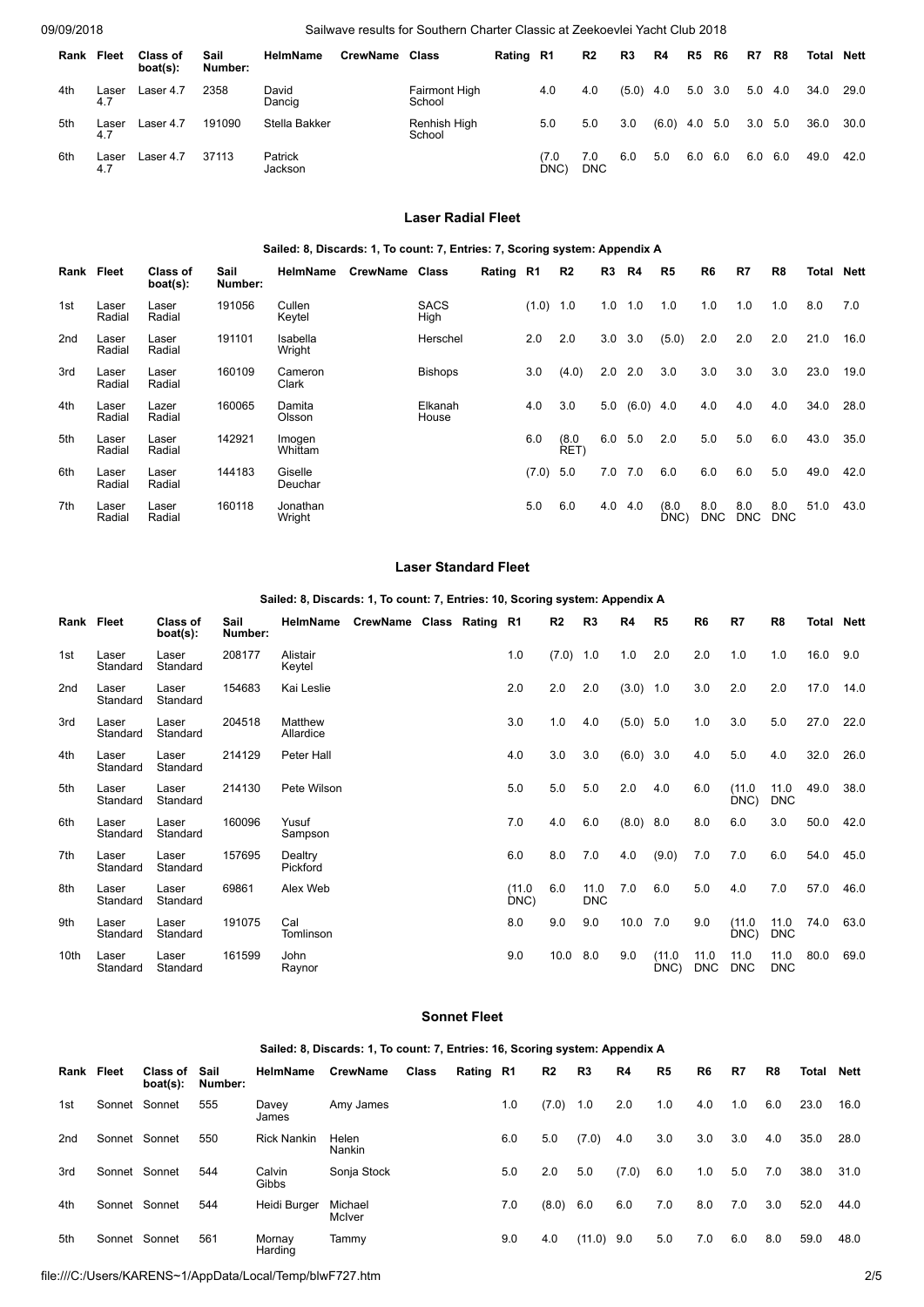09/09/2018 Sailwave results for Southern Charter Classic at Zeekoevlei Yacht Club 2018

|                  | Rank Fleet | <b>Class of</b><br>boat(s): | Sail<br>Number: | <b>HelmName</b>                      | <b>CrewName</b>                        | Class          | Rating R1 |                | R <sub>2</sub>     | R <sub>3</sub>     | R4                 | R <sub>5</sub> | R <sub>6</sub>     | R7                 | R8                 | Total | <b>Nett</b> |
|------------------|------------|-----------------------------|-----------------|--------------------------------------|----------------------------------------|----------------|-----------|----------------|--------------------|--------------------|--------------------|----------------|--------------------|--------------------|--------------------|-------|-------------|
| 6th              |            | Sonnet Sonnet               | 562             | Lance Curtis                         | Danyaal<br>Shiak                       |                |           | 8.0            | 6.0                | 9.0                | $(10.0)$ 9.0       |                | 9.0                | 8.0                | 9.0                | 68.0  | 58.0        |
| 7th              |            | Sonnet Sonnet               | 547             | Alex Burger                          | <b>Matt Ashwell</b>                    |                |           | (17.0)<br>DNC) | 17.0<br><b>DNC</b> | 17.0<br><b>DNC</b> | 17.0<br><b>DNC</b> | 2.0            | 2.0                | 2.0                | 2.0                | 76.0  | 59.0        |
| 8th              |            | Sonnet Sonnet               | 549             | Oscar Baum                           | <b>Philip Baum</b>                     | <b>Bishops</b> |           | 10.0           | 9.0                | 10.0               | (11.0)             | 8.0            | 5.0                | 9.0                | 10.0               | 72.0  | 61.0        |
| 9th              |            | Sonnet Sonnet               | 547             | Roger<br>Hudson                      | Alex Falcon                            |                |           | 3.0            | 3.0                | 4.0                | 1.0                | (17.0)<br>DNC) | 17.0<br><b>DNC</b> | 17.0<br><b>DNC</b> | 17.0<br><b>DNC</b> | 79.0  | 62.0        |
| 10th             |            | Sonnet Sonnet               | 560             | Asenathi<br>Jim                      | Elsje<br>Djekstra                      |                |           | 4.0            | 1.0                | 3.0                | 3.0                | (17.0)<br>DNC) | 17.0<br><b>DNC</b> | 17.0<br><b>DNC</b> | 17.0<br><b>DNC</b> | 79.0  | 62.0        |
| 11th             |            | Sonnet Sonnet               | 541             | Michael-Jon<br>Rosslee               | Ian Douglass                           |                |           | 11.0           | 11.0               | 8.0                | 8.0                | (13.0)         | 10.0               | 10.0               | 5.0                | 76.0  | 63.0        |
| 12th             |            | Sonnet Sonnet               | 560             | Alex Ham                             | Alex Falcon                            |                |           | (17.0)<br>DNC) | 17.0<br><b>DNC</b> | 17.0<br><b>DNC</b> | 17.0<br><b>DNC</b> | 4.0            | 6.0                | 4.0                | 1.0                | 83.0  | 66.0        |
| 13 <sub>th</sub> |            | Sonnet Sonnet               | 587             | David Rae                            | James Rae                              |                |           | 2.0            | 10.0               | 2.0                | 5.0                | (17.0)<br>DNC  | 17.0<br><b>DNC</b> | 17.0<br><b>DNC</b> | 17.0<br><b>DNC</b> | 87.0  | 70.0        |
| 14th             |            | Sonnet Sonnet               | 585             | Daniel<br>Eigelaar                   | Danica<br>Eigelaar                     |                |           | (12.0)         | 12.0               | 12.0               | 12.0               | 12.0           | 11.0               | 11.0               | 11.0               | 93.0  | 81.0        |
| 15th             |            | Sonnet Sonnet               | 542             | ???????                              | ??????                                 |                |           | (17.0)<br>DNC) | 17.0<br><b>DNC</b> | 17.0<br><b>DNC</b> | 17.0<br><b>DNC</b> | 10.0           | 17.0<br><b>DNC</b> | 17.0<br><b>DNC</b> | 17.0<br><b>DNC</b> | 129.0 | 112.0       |
| 16th             |            | Sonnet Sonnet               | 575             | Felix<br>Scheder-<br><b>Bieschin</b> | Matthias<br>Sceder-<br><b>Bieschin</b> |                |           | (17.0)<br>DNC) | 17.0<br><b>DNC</b> | 17.0<br><b>DNC</b> | 17.0<br><b>DNC</b> | 11.0           | 17.0<br><b>DNC</b> | 17.0<br><b>DNC</b> | 17.0<br><b>DNC</b> | 130.0 | 113.0       |

## **Dabchick Fleet**

**Sailed: 8, Discards: 1, To count: 7, Entries: 9, Scoring system: Appendix A**

| Rank Fleet |                 | <b>Class of</b><br>boat(s): | Sail<br>Number: | <b>HelmName</b>        | CrewName | Class                  | Rating | R1            | R <sub>2</sub>     | R <sub>3</sub>     | R4                 | R5    | R6  | R7          | R8    | Total | Nett |
|------------|-----------------|-----------------------------|-----------------|------------------------|----------|------------------------|--------|---------------|--------------------|--------------------|--------------------|-------|-----|-------------|-------|-------|------|
| 1st        | Dabchick        | Dabchick                    | 3448            | Hamilton<br>Slater     |          | <b>SACS</b><br>High    |        | 1.0           | 1.0                | 1.0                | 1.0                | 1.0   | 2.0 | 1.0         | (4.0) | 12.0  | 8.0  |
| 2nd        | Dabchick        | Dabchick                    | 3471            | Matthew de<br>Villiers |          | Other                  |        | (6.0)         | 4.0                | 3.0                | 5.0                | 2.0   | 1.0 | 3.0         | 2.0   | 26.0  | 20.0 |
| 3rd        |                 | Dabchick Dabchick           | 3435            | Max Hall               |          | <b>SACS</b><br>High    |        | 2.0           | 3.0                | (5.0)              | 2.0                | 4.0   | 5.0 | 4.0         | 1.0   | 26.0  | 21.0 |
| 4th        | <b>Dabchick</b> | Dabchick                    | 3437            | Ross<br>Mackinnon      |          | <b>SACS</b><br>High    |        | 3.0           | (5.0)              | 4.0                | 4.0                | 3.0   | 3.0 | 2.0         | 3.0   | 27.0  | 22.0 |
| 5th        | Dabchick        | Dabchick                    | 343             | Rebecca<br>Hall        |          | Herschel               |        | 4.0           | 6.0                | 2.0                | 3.0                | (7.0) | 4.0 | 6.0         | 7.0   | 39.0  | 32.0 |
| 6th        | Dabchick        | Dabchick                    | 3462            | Andrew van<br>Niekerk  |          |                        |        | 5.0           | 2.0                | 6.0                | (10.0<br>DNC)      | 5.0   |     | 6.0 5.0 6.0 |       | 45.0  | 35.0 |
| 7th        | Dabchick        | Dabchick                    | 2815            | Adam<br>Deuchar        |          | Other                  |        | 7.0           | 7.0                | (10.0)<br>DNC)     | 10.0<br><b>DNC</b> | 6.0   |     | 7.0 8.0 8.0 |       | 63.0  | 53.0 |
| 8th        | Dabchick        | Dabchick                    | 3389            | Eve<br>Gardiner        |          | Reddam                 |        | (10.0)<br>DNC | 8.0                | 7.0                | 6.0                | 9.0   | 9.0 | 9.0         | 9.0   | 67.0  | 57.0 |
| 9th        | Dabchick        | Dabchick                    | 3465            | Sara Falcon            |          | <b>DSK</b><br>(German) |        | (10.0)<br>DNC | 10.0<br><b>DNC</b> | 10.0<br><b>DNC</b> | 10.0<br><b>DNC</b> | 8.0   | 8.0 | 7.0         | 5.0   | 68.0  | 58.0 |

#### **Mirror Fleet**

**Sailed: 8, Discards: 1, To count: 7, Entries: 6, Scoring system: Appendix A**

| Rank | Fleet  | Class of<br>$boat(s)$ : | Sail<br>Number: | <b>HelmName</b>   | <b>CrewName</b>      | Class Rating R1 |             | R <sub>2</sub> | R3    | R4  | R <sub>5</sub> | R6  | R7  | R8  | Total | Nett |
|------|--------|-------------------------|-----------------|-------------------|----------------------|-----------------|-------------|----------------|-------|-----|----------------|-----|-----|-----|-------|------|
| 1st  | Mirror | Mirror                  | 70845           | Asanda<br>Lonjwa  | Kyo Roberts          |                 | (7.0<br>DNC | 2.0            | 1.0   | 2.0 | 1.0            | 1.0 | 1.0 | 1.0 | 16.0  | 9.0  |
| 2nd  | Mirror | Mirror                  | 70846           | Grant<br>Ekermans | Calum<br>Houlihan    |                 | 1.0         | 1.0            | (2.0) | 1.0 | 2.0            | 2.0 | 2.0 | 2.0 | 13.0  | 11.0 |
| 3rd  | Mirror | Mirror                  | 70846-30        | Shane White       | Benathi<br>Mtikitiki |                 | (7.0<br>DNC | 4.0            | 3.0   | 3.0 | 3.0            | 3.0 | 3.0 | 4.0 | 30.0  | 23.0 |
| 4th  | Mirror | Mirror                  | 69488           | Fatier Yon        | Bradley<br>Jonathan  |                 | 2.0         | (5.0)          | 5.0   | 4.0 | 5.0            | 5.0 | 4.0 | 3.0 | 33.0  | 28.0 |
| 5th  | Mirror | Mirror                  | 70416           | Matthew<br>Franke | <b>Mateo Brits</b>   |                 | 3.0         | 3.0            | 4.0   | 5.0 | (6.0)          | 6.0 | 6.0 | 6.0 | 39.0  | 33.0 |
| 6th  | Mirror | Mirror                  | 69925           | Jordan<br>Daniels | <b>Brent October</b> |                 | 4.0         | (6.0)          | 6.0   | 6.0 | 4.0            | 4.0 | 5.0 | 5.0 | 40.0  | 34.0 |

## **Optimist Fleet**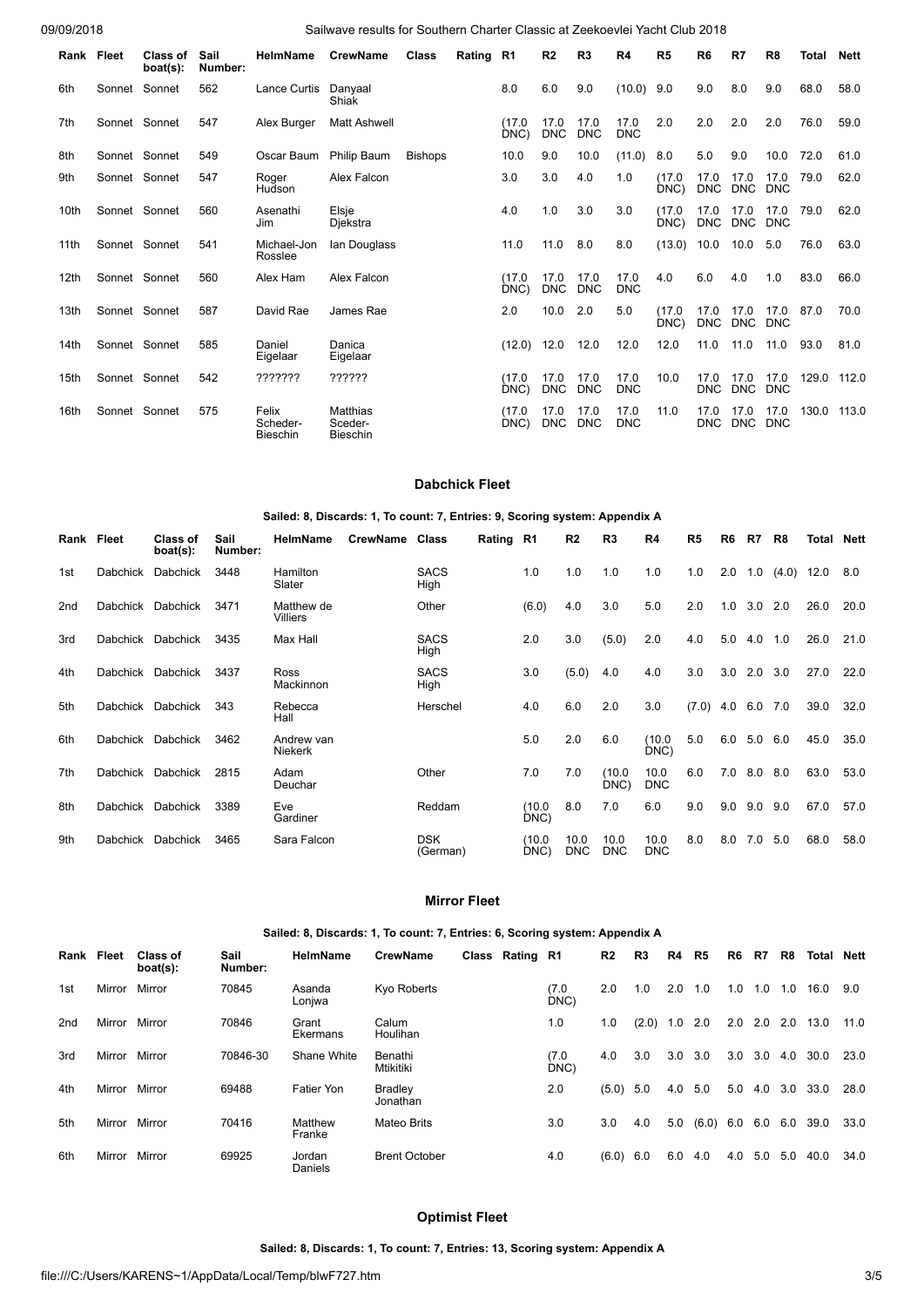## 09/09/2018 Sailwave results for Southern Charter Classic at Zeekoevlei Yacht Club 2018

| <b>Rank Fleet</b> |          | Class<br>of<br>boat(s): | <b>Sail</b><br>Number: | <b>HelmName</b>                        | <b>CrewName</b> | <b>Class</b>                          | Rating R1 |                | R <sub>2</sub>     | R <sub>3</sub>     | <b>R4</b>          | R <sub>5</sub>     | R <sub>6</sub>     | R7                 | R <sub>8</sub>     | <b>Total</b> | <b>Nett</b> |
|-------------------|----------|-------------------------|------------------------|----------------------------------------|-----------------|---------------------------------------|-----------|----------------|--------------------|--------------------|--------------------|--------------------|--------------------|--------------------|--------------------|--------------|-------------|
| 1st               | Optimist | Optimist                | 1445                   | Chiara<br>Fruet                        |                 | Parklands<br>College                  |           | (2.0)          | 1.0                | 2.0                | 1.0                | 1.0                | 1.0                | 1.0                | 2.0                | 11.0         | 9.0         |
| 2 <sub>nd</sub>   |          | Optimist Optimist 1439  |                        | Sean<br>Kavanagh                       |                 | Christian<br>Prv School<br>Malmesbury |           | 1.0            | 2.0                | 1.0                | (14.0)<br>OCS)     | 3.0                | 2.0                | 2.0                | 1.0                | 26.0         | 12.0        |
| 3rd               |          | Optimist Optimist 1268  |                        | Thomas<br>Slater                       |                 | Panorama<br>Primary                   |           | (4.0)          | 4.0                | 3.0                | 2.0                | 2.0                | 4.0                | 3.0                | 3.0                | 25.0         | 21.0        |
| 4th               |          | Optimist Optimist 1368  |                        | Oscar<br>Duys                          |                 | Other                                 |           | (14.0)<br>DNC) | 5.0                | 4.0                | 3.0                | 4.0                | 3.0                | 4.0                | 4.0                | 41.0         | 27.0        |
| 5th               |          | Optimist Optimist 1441  |                        | Nika du<br>Preez                       |                 | Rustenburg<br>Girls High              |           | 3.0            | 3.0                | 5.0                | 5.0                | 6.0                | (8.0)              | 5.0                | 5.0                | 40.0         | 32.0        |
| 6th               |          | Optimist Optimist 1321  |                        | Patrick Jan<br>Kessel                  |                 | Blouberg<br>International             |           | 5.0            | 6.0                | 6.0                | 4.0                | 5.0                | 5.0                | 6.0                | (8.0)              | 45.0         | 37.0        |
| 7th               |          | Optimist Optimist 1432  |                        | Elisa<br>Falcon                        |                 | <b>DSK</b><br>(German)                |           | 7.0            | (9.0)              | 7.0                | 6.0                | 9.0                | 7.0                | 8.0                | 6.0                | 59.0         | 50.0        |
| 8th               |          | Optimist Optimist 1407  |                        | Joe<br>Groenhof                        |                 | Noorthaven                            |           | 6.0            | 7.0                | 8.0                | 10.0               | (11.0)             | 10.0               | 7.0                | 7.0                | 66.0         | 55.0        |
| 9th               |          | Optimist Optimist 1332  |                        | Chiara<br>Ross                         |                 | Camps Bay<br>High                     |           | 8.0            | 8.0                | 9.0                | 9.0                | 10.0               | 11.0               | (14.0)<br>DNC)     | 10.0               | 79.0         | 65.0        |
| 10th              |          | Optimist Optimist 11367 |                        | Isabella<br>keytel                     |                 | Rustenburg<br>Girls Junior            |           | 9.0            | 10.0               | (11.0)             | 8.0                | 8.0                | 9.0                | 10.0               | 11.0               | 76.0         | 65.0        |
| 11th              |          | Optimist Optimist       | 1365                   | Theodor<br>Scheder-<br><b>Bieschin</b> |                 | <b>Bishops</b>                        |           | (14.0)<br>DNC) | 14.0<br><b>DNC</b> | 14.0<br><b>DNC</b> | 14.0<br><b>DNC</b> | 7.0                | 6.0                | 9.0                | 9.0                | 87.0         | 73.0        |
| 12th              |          | Optimist Optimist 1440  |                        | Shaun du<br>Preez                      |                 | <b>SACS</b><br>Primary                |           | 10.0           | (14.0)<br>DNC)     | 10.0               | 7.0                | 14.0<br><b>DNC</b> | 14.0<br><b>DNC</b> | 14.0<br><b>DNC</b> | 14.0<br><b>DNC</b> | 97.0         | 83.0        |
| 13th              |          | Optimist Optimist       | 1451                   | Eugenie<br><b>Burger</b>               |                 | Other                                 |           | (14.0)<br>DNC) | 14.0<br><b>DNC</b> | 14.0<br><b>DNC</b> | 14.0<br><b>DNC</b> | 14.0<br><b>DNC</b> | 14.0<br><b>DNC</b> | 14.0<br><b>DNC</b> | 14.0<br><b>DNC</b> | 112.0        | 98.0        |

# **Optimist B Fleet**

#### **Sailed: 8, Discards: 1, To count: 7, Entries: 3, Scoring system: Appendix A**

| Rank | <b>Fleet</b> | Class of<br>boat(s): | Sail<br>Number: | HelmName              | CrewName | Class          | Rating R1 |                         | R2 R3 R4 R5 |  | R6 R7           | R8 | Total Nett                              |     |
|------|--------------|----------------------|-----------------|-----------------------|----------|----------------|-----------|-------------------------|-------------|--|-----------------|----|-----------------------------------------|-----|
| 1st  | Optimist     | Optimist B           | 1384            | <b>Max Celliers</b>   |          | Bay<br>Primary |           | $(1.0)$ 1.0 1.0 1.0 1.0 |             |  | 1.0 1.0 1.0 8.0 |    |                                         | 7.0 |
| 2nd  | Optimist     | Optimist B           | 1400            | <b>Kashief Davids</b> |          | Other          |           | 2.0                     |             |  |                 |    | 2.0 2.0 2.0 (3.0) 2.0 2.0 2.0 17.0 14.0 |     |
| 3rd  | Optimist     | Optimist B           | 1365            | Havden<br>Philander   |          | Sid.G.<br>Rule |           | $(3.0)$ 3.0 3.0 3.0 2.0 |             |  |                 |    | 3.0 3.0 3.0 23.0 20.0                   |     |

## **RS Terra Sport Fleet**

## **Sailed: 8, Discards: 1, To count: 7, Entries: 8, Scoring system: Appendix A**

| Rank Fleet      |                             | Class of<br>boat(s):     | Sail<br>Number: | <b>HelmName</b>               | CrewName Class |                                | Rating R1 |           | R <sub>2</sub> | R <sub>3</sub> | R4            | R <sub>5</sub>    | R <sub>6</sub>    | R7                | R <sub>8</sub>    | Total | <b>Nett</b> |
|-----------------|-----------------------------|--------------------------|-----------------|-------------------------------|----------------|--------------------------------|-----------|-----------|----------------|----------------|---------------|-------------------|-------------------|-------------------|-------------------|-------|-------------|
| 1st             | RS<br>Terra<br>Sport        | <b>RS</b> Terra<br>Sport | 3432            | Rhys<br>Whitfield             |                | <b>Sweet Valley</b><br>Primary |           | 1.0       | 1.0            | 1.0            | 1.0           | 1.0               | (4.0)             | 1.0               | 1.0               | 11.0  | 7.0         |
| 2 <sub>nd</sub> | <b>RS</b><br>Terra<br>Sport | <b>RS</b> Terra<br>Sport | 3475            | James<br>Matchette            |                | Edgemead<br><b>High School</b> |           | 2.0       | 3.0            | 2.0            | 2.0           | (4.0)             | 1.0               | 2.0               | 2.0               | 18.0  | 14.0        |
| 3rd             | <b>RS</b><br>Terra<br>Sport | <b>RS</b> Terra<br>Sport | 88              | Oliver Holden                 |                | Milkwood<br>Primary            |           | 4.0       | 2.0            | 3.0            | 3.0           | 3.0               | 2.0               | 3.0               | (6.0)             | 26.0  | 20.0        |
| 4th             | <b>RS</b><br>Terra<br>Sport | <b>RS</b> Terra<br>Sport | 1910            | Hannah<br>Maria<br>Sasman     |                | Bergvliet<br>Primary           |           | 3.0       | 4.0            | 4.0            | 4.0           | 2.0               | 3.0               | (5.0)             | 3.0               | 28.0  | 23.0        |
| 5th             | <b>RS</b><br>Terra<br>Sport | <b>RS</b> Terra<br>Sport | 1622            | Jessica<br>Matchette          |                | Edgemead<br>Primary            |           | 5.0       | 5.0            | (7.0)          | 7.0           | 5.0               | 5.0               | 6.0               | 4.0               | 44.0  | 37.0        |
| 6th             | <b>RS</b><br>Terra<br>Sport | <b>RS</b> Terra<br>Sport | T <sub>4</sub>  | Kai Mulke                     |                | Constantia<br>Waldorf          |           | (8.0) 6.0 |                | 5.0            | 5.0           | 6.0               | 6.0               | 4.0               | 5.0               | 45.0  | 37.0        |
| 7th             | <b>RS</b><br>Terra<br>Sport | <b>RS</b> Terra<br>Sport | T <sub>5</sub>  | <b>William David</b><br>Olive |                | Constantia<br>Waldorf          |           | 6.0       | (7.0)          | 6.0            | 6.0           | 7.0               | 7.0               | 7.0               | 7.0               | 53.0  | 46.0        |
| 8th             | <b>RS</b><br>Terra<br>Sport | RS Terra<br>Pro          | 189             | Renton                        |                | Other                          |           | 7.0       | 8.0            | 8.0            | (9.0)<br>DNC) | 9.0<br><b>DNC</b> | 9.0<br><b>DNC</b> | 9.0<br><b>DNC</b> | 9.0<br><b>DNC</b> | 68.0  | 59.0        |